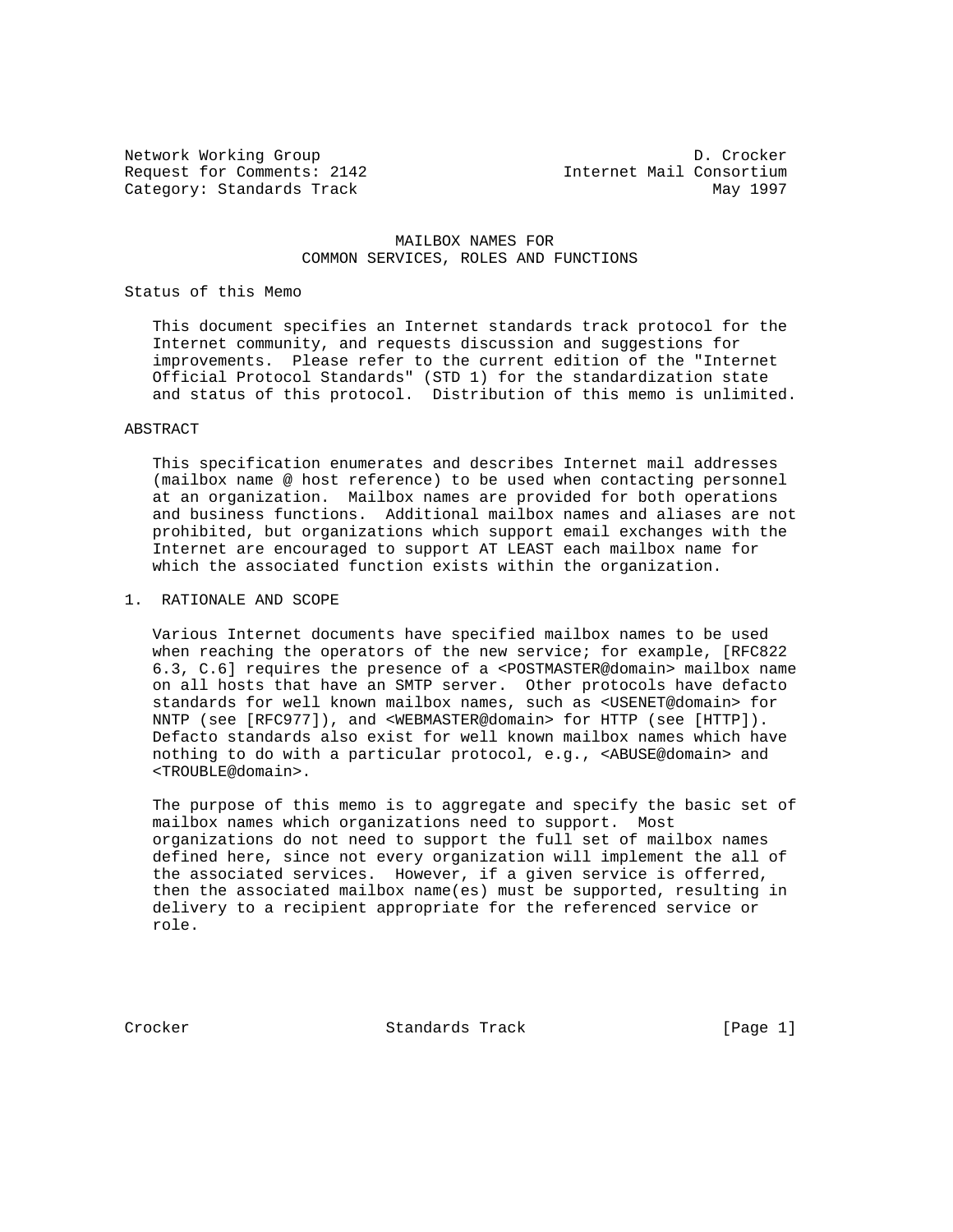If a host is not configured to accept mail directly, but it implements a service for which this specification defines a mailbox name, that host must have an MX RR set (see [RFC974]) and the mail exchangers specified by this RR set must recognize the referenced host's domain name as "local" for the purpose of accepting mail bound for the defined mailbox name. Note that this is true even if the advertised domain name is not the same as the host's domain name; for example, if an NNTP server's host name is DATA.RAMONA.VIX.COM yet it advertises the domain name VIX.COM in its "Path:" headers, then mail must be deliverable to both <USENET@VIX.COM> and <USENET@DATA.RAMONA.VIX.COM>, even though these addresses might be delivered to different final destinations.

 The scope of a well known mailbox name is its domain name. Servers accepting mail on behalf of a domain must accept and correctly process mailbox names for that domain, even if the server, itself, does not support the associated service. So, for example, if an NNTP server advertises the organization's top level domain in "Path:" headers (see [RFC977]) the mail exchangers for that top level domain must accept mail to <USENET@domain> even if the mail exchanger hosts do not, themselves, serve the NNTP protocol.

#### 2. INVARIANTS

 For well known names that are not related to specific protocols, only the organization's top level domain name are required to be valid. For example, if an Internet service provider's domain name is COMPANY.COM, then the <ABUSE@COMPANY.COM> address must be valid and supported, even though the customers whose activity generates complaints use hosts with more specific domain names like SHELL1.COMPANY.COM. Note, however, that it is valid and encouraged to support mailbox names for sub-domains, as appropriate.

 Mailbox names must be recognized independent of character case. For example, POSTMASTER, postmaster, Postmaster, PostMaster, and even PoStMaStEr are to be treated the same, with delivery to the same mailbox.

 Implementations of these well known names need to take account of the expectations of the senders who will use them. Sending back an automatic mail acknowledgement is usually helpful (though we suggest caution against the possibility of "duelling mail robots" and the resulting mail loops).

Crocker **Standards Track** [Page 2]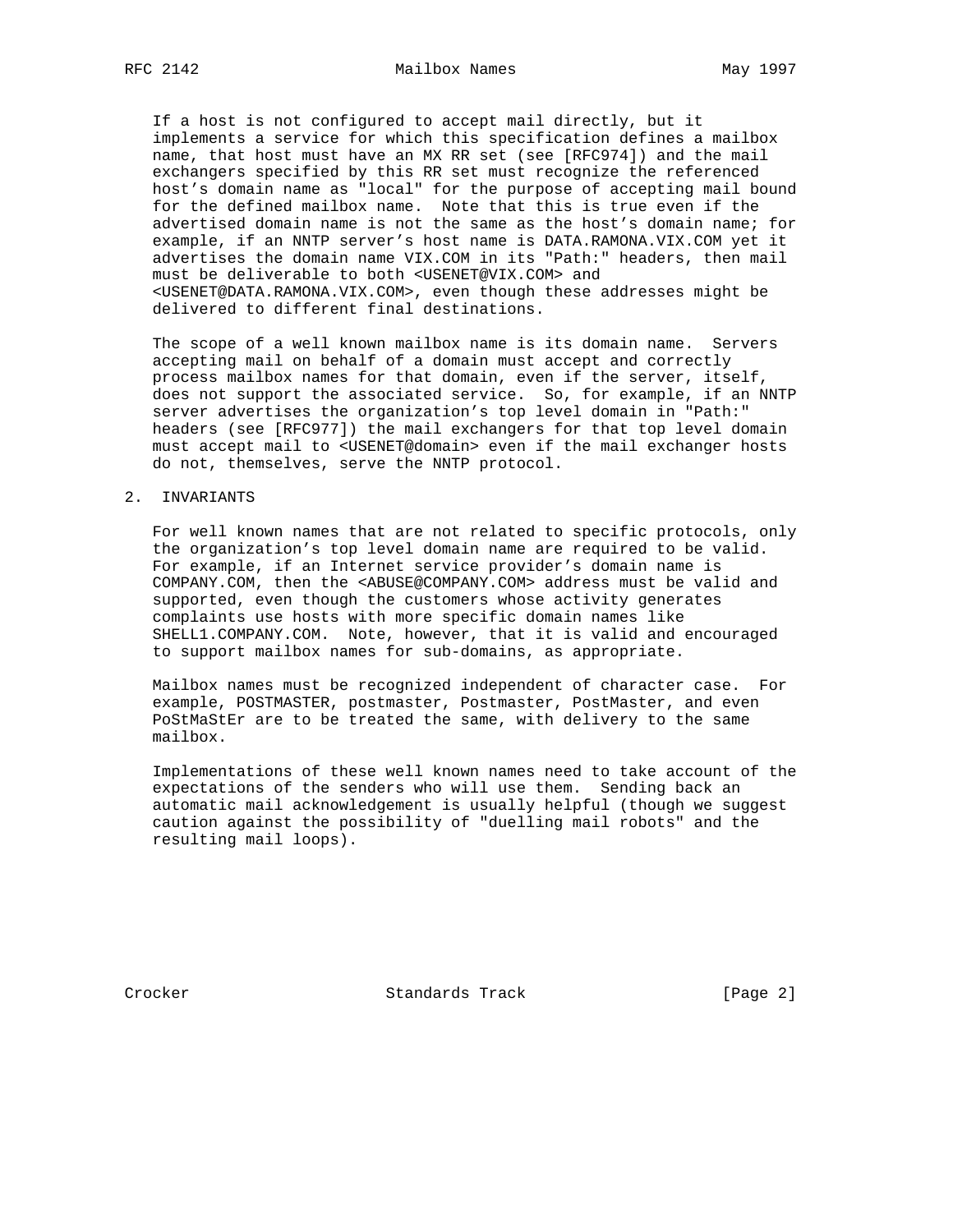# 3. BUSINESS-RELATED MAILBOX NAMES

 These names are related to an organization's line-of-business activities. The INFO name is often tied to an autoresponder, with a range of standard files available.

| MAILBOX      | AREA             | USAGE                                                                                        |
|--------------|------------------|----------------------------------------------------------------------------------------------|
|              |                  |                                                                                              |
| INFO         | Marketing        | Packaged information about the<br>organization, products, and/or<br>services, as appropriate |
| MARKETING    | Marketing        | Product marketing and<br>marketing communications                                            |
| <b>SALES</b> | Sales            | Product purchase information                                                                 |
| SUPPORT      | Customer Service | Problems with product or<br>service                                                          |

# 4. NETWORK OPERATIONS MAILBOX NAMES

 Operations addresses are intended to provide recourse for customers, providers and others who are experiencing difficulties with the organization's Internet service.

| MAILBOX                          | AREA                                                         | <b>USAGE</b>                                                                              |
|----------------------------------|--------------------------------------------------------------|-------------------------------------------------------------------------------------------|
|                                  |                                                              |                                                                                           |
| ABUSE<br>NOC.<br><b>SECURITY</b> | Customer Relations<br>Network Operations<br>Network Security | Inappropriate public behaviour<br>Network infrastructure<br>Security bulletins or queries |

## 5. SUPPORT MAILBOX NAMES FOR SPECIFIC INTERNET SERVICES

 For major Internet protocol services, there is a mailbox defined for receiving queries and reports. (Synonyms are included, here, due to their extensive installed base.)

| MAILBOX    | SERVICE    | SPECIFICATIONS        |
|------------|------------|-----------------------|
|            |            |                       |
| POSTMASTER | SMTP       | [RFC821], [RFC822]    |
| HOSTMASTER | <b>DNS</b> | [RFC1033-RFC1035]     |
| USENET     | NNTP       | [REC977]              |
| NEWS       | NNTP       | Synonym for USENET    |
| WEBMASTER  | HTTP       | [RFC 2068]            |
| MMM        | HTTP       | Synonym for WEBMASTER |
| UUCP       | UUCP       | [RFC976]              |
| FTP        | FTP        | [RFC959]              |
|            |            |                       |

Crocker Standards Track [Page 3]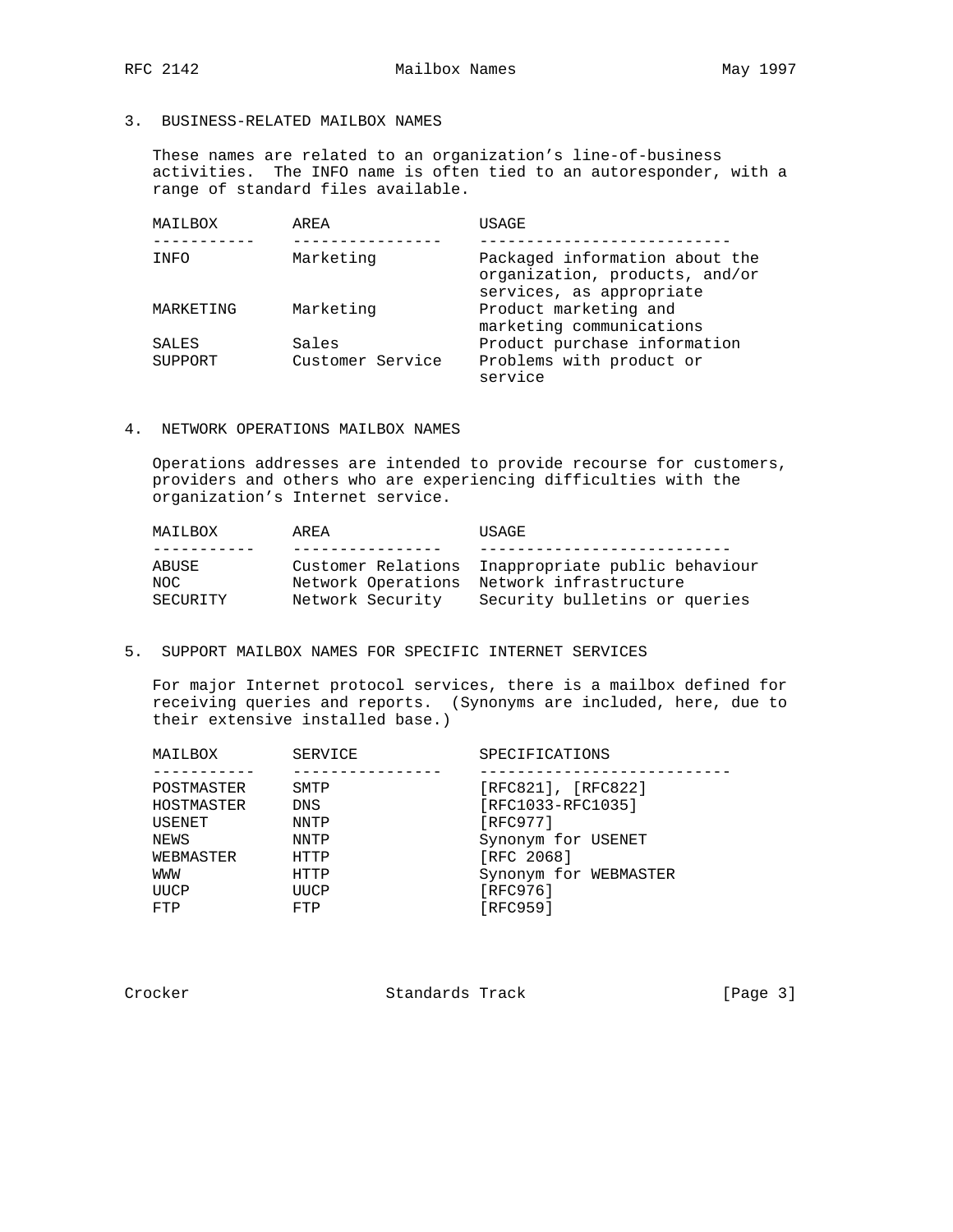# 6. MAILING LIST ADMINISTRATION MAILBOX

 Mailing lists have an administrative mailbox name to which add/drop requests and other meta-queries can be sent.

For a mailing list whose submission mailbox name is:

<LIST@DOMAIN>

there MUST be the administrative mailbox name:

<LIST-REQUEST@DOMAIN>

 Distribution List management software, such as MajorDomo and Listserv, also have a single mailbox name associated with the software on that system -- usually the name of the software -- rather than a particular list on that system. Use of such mailbox names requires participants to know the type of list software employed at the site. This is problematic. Consequently:

 LIST-SPECIFIC (-REQUEST) MAILBOX NAMES ARE REQUIRED, INDEPENDENT OF THE AVAILABILITY OF GENERIC LIST SOFTWARE MAILBOX NAMES.

7. DOMAIN NAME SERVICE ADMINISTRATION MAILBOX

 In DNS (see [RFC1033], [RFC1034] and [RFC1035]), the Start Of Authority record (SOA RR) has a field for specifying the mailbox name of the zone's administrator.

 This field must be a simple word without metacharacters (such as "%" or "!" or "::"), and a mail alias should be used on the relevant mail exchanger hosts to direct zone administration mail to the appropriate mailbox.

 For simplicity and regularity, it is strongly recommended that the well known mailbox name HOSTMASTER always be used <HOSTMASTER@domain>.

Crocker **Standards Track** [Page 4]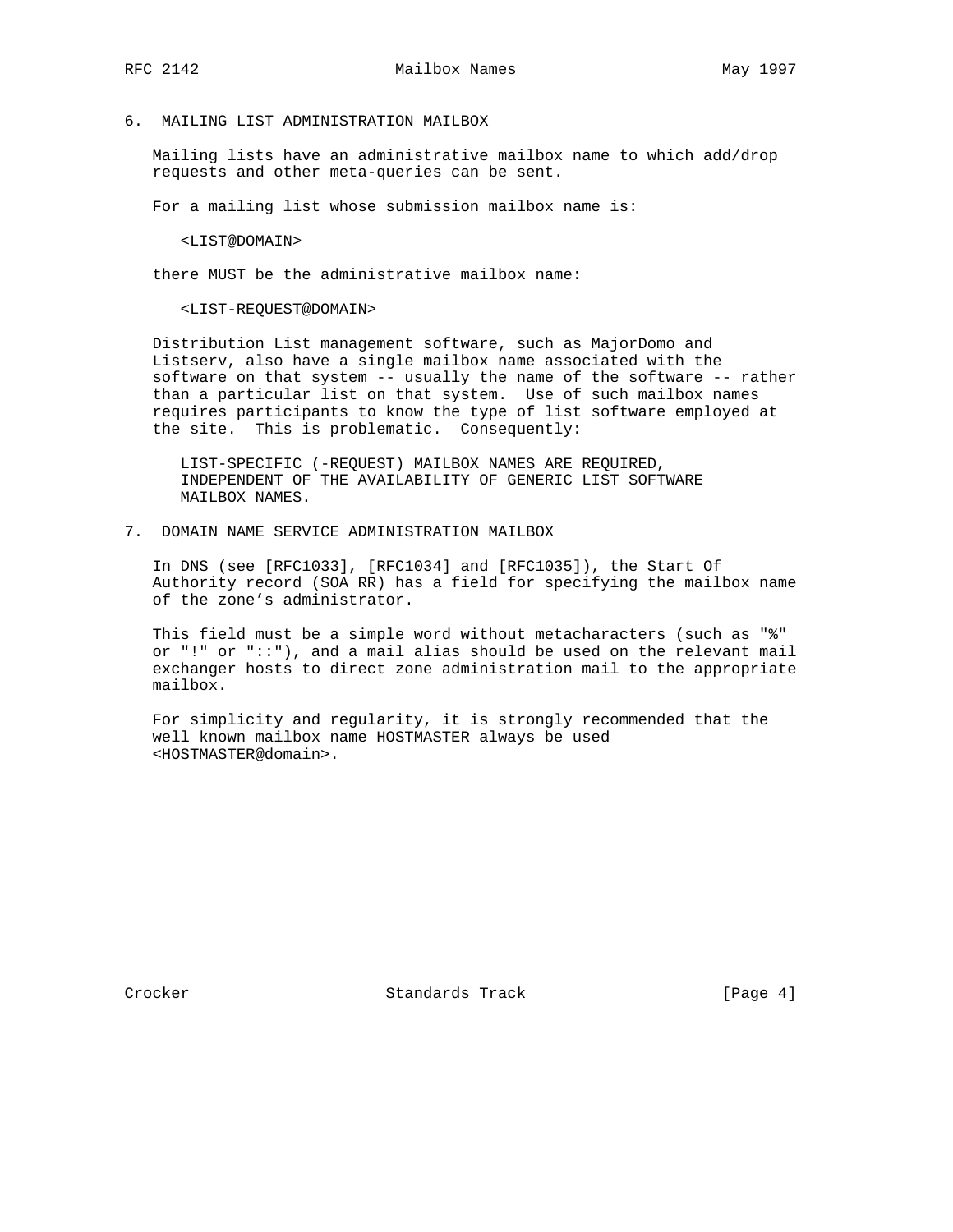## 8. AUTONOMOUS SYSTEM MAILBOX

 Several Internet registries implement mailing lists for Autonomous System contacts. So, for example, mail sent to <AS3557@RA.NET> will at the time of this writing reach the technical contact for Autonomous System 3557 in the BGP4 (see [RFC1654], [RFC1655] and [RFC1656]).

 Not all Autonomous Systems are registered with all registries, however, and so undeliverable mailbox names under this scheme should be treated as an inconvenience rather than as an error or a standards violation.

9. SECURITY CONSIDERATIONS

 Denial of service attacks (flooding a mailbox with junk) will be easier after this document becomes a standard, since more systems will support the same set of mailbox names.

10. REFERENCES

 [RFC821] Postel, J., "Simple Mail Transfer Protocol", STD 10, RFC 821, Information Sciences Institute, August 1982.

 [RFC822] Crocker, D., "Standard for the format of ARPA Internet text messages", STD 11, RFC 822, University of Delaware, August 1982.

 [RFC959] Postel, J., and J. Reynolds, "File Transfer Protocol (FTP)", STD 9, RFC 959, Information Sciences Institute, October 1985.

 [RFC974] Partridge, C., "Mail routing and the domain system", STD 14, RFC 974, CSNET CIC BBN Laboratories Inc, January 1986.

 [RFC976] Horton, M., "UUCP mail interchange format standard", RFC 976, Bell Laboratories, February 1986.

 [RFC977] Kantor, B., et al, "Network News Transfer Protocol: A Proposed Standard for the Stream-Based Transmission of News", RFC 977, University of California, February 1986.

 [RFC1033] Lottor, M., "Domain administrators operations guide", RFC 1033, SRI International, November 1987.

 [RFC1034] Mockapetris, P., "Domain names - concepts and facilities", STD 13, RFC 1035, USC/Information Sciences Institute, November 1987.

Crocker **Standards Track** [Page 5]